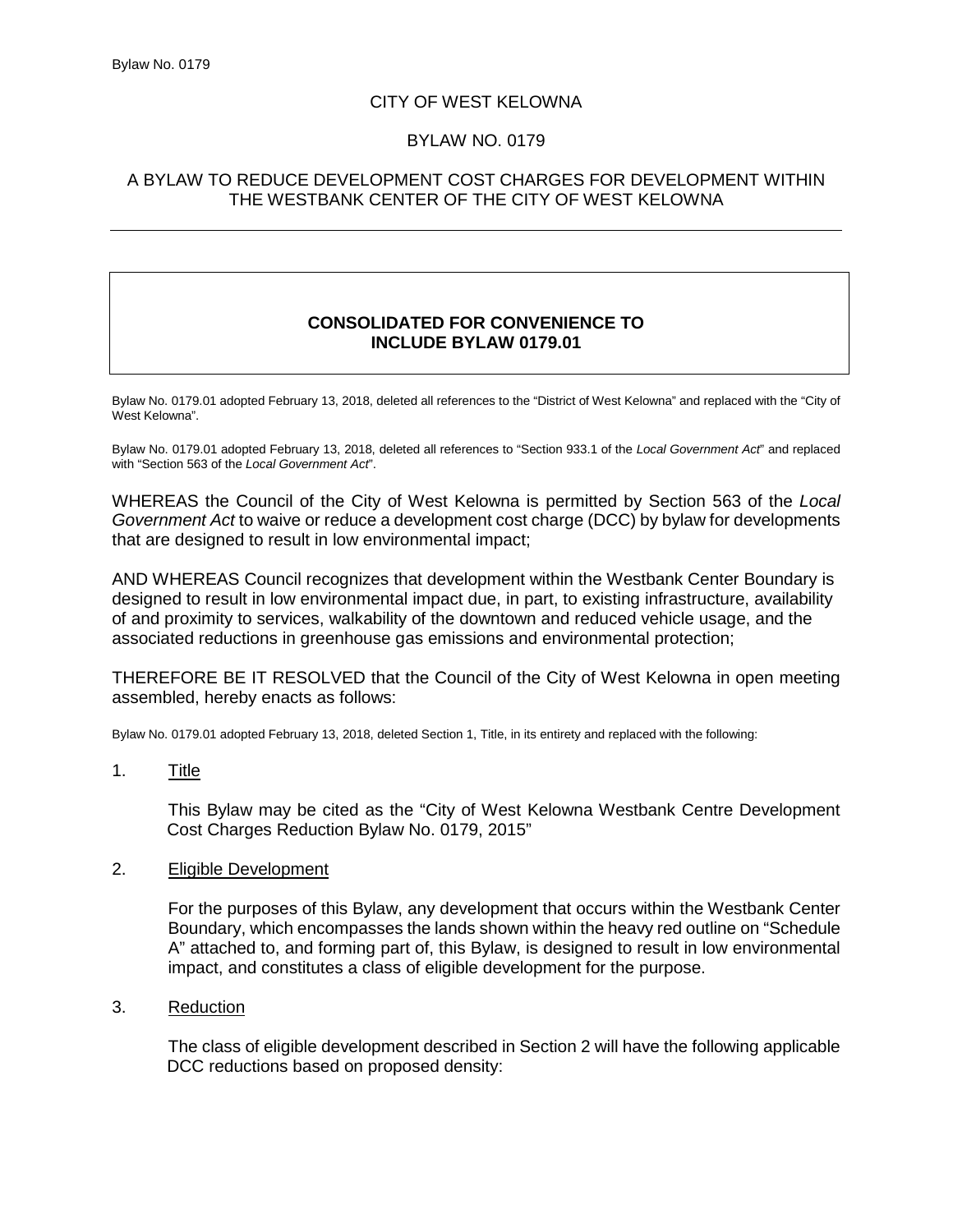Bylaw No. 0179.01 adopted February 13, 2018, deleted DCC Reduction table under Section 3, Reduction, in its entirety and replaced with the following:

| <b>DCC Reduction</b> | <b>Minimum Density Requirement</b><br>(Floor Area Ratio) |
|----------------------|----------------------------------------------------------|
| 100%                 | 2.5                                                      |
| 90%                  | 2.35                                                     |
| 80%                  | 2.2                                                      |
| 70%                  | 1.8                                                      |
| 50%                  | 1.4                                                      |
| 30%                  | 0.95                                                     |

## **Table 1. Westbank Centre DCC Reduction Table**

#### 4. Exceptions

Gasoline service stations, vehicle washing facilities and fast-food restaurants are not eligible to receive a DCC reduction.

Bylaw No. 0179.01 adopted February 13, 2018, deleted Section 5, Expiration, in its entirety and replaced with the following:

#### 5. Expiration

This bylaw is deemed to expire and shall have no effect after June 1, 2018.

6. Severability

If any part, paragraph or phrase in this bylaw is for any reason held to be invalid by the decision of a court of competent jurisdiction, that portion shall be severed and the remainder of this bylaw shall continue in force.

READ A FIRST, SECOND AND THIRD TIME THIS 13TH OF JANUARY, 2015 ADOPTED THIS 24TH DAY OF FEBRUARY, 2015

**MAYOR** 

CITY CLERK